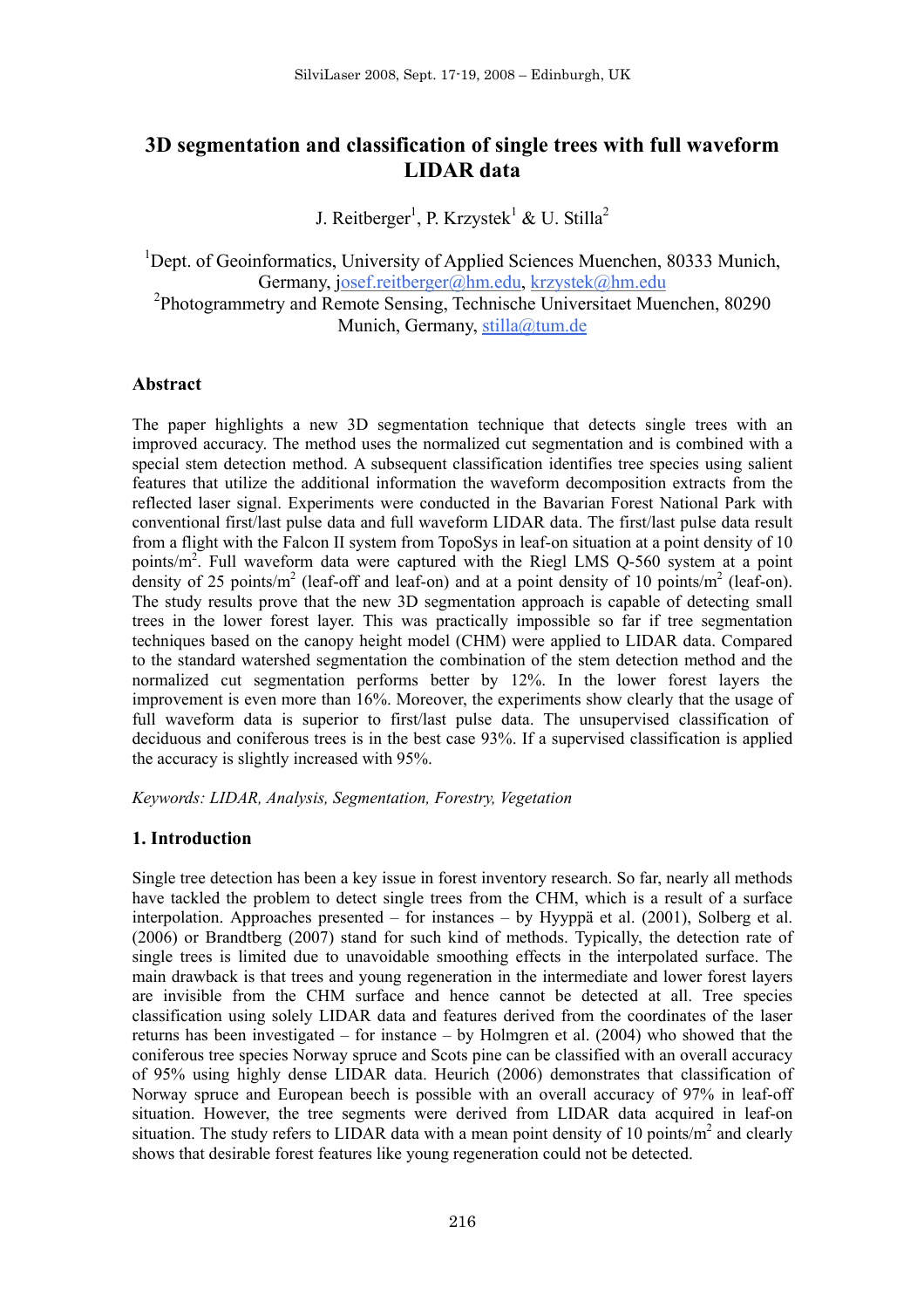Recent advances in LIDAR technology have generated new full waveform scanners that provide a higher spatial point density and additional information about the reflecting characteristics of trees. Important issues like the calibration and the decomposition of full waveform data with a series of Gaussians, as well as the detection and classification of vegetation have been investigated by Wagner et al. (2006), Jutzi and Stilla (2006), Kirchhof et al. (2008) and Reitberger et al. (2008a). Recently, Reitberger et al. (2008c) successfully showed that the new full waveform technology can significantly improve the detection rate of single trees using a 3D segmentation technique based on the normalized cut segmentation.

In this paper we present results of a tree species classification with full waveform data based on this new encouraging 3D tree segmentation technique. The objective of this paper is (i) to shortly highlight the new segmentation method that extracts single trees using full waveform LIDAR data, (ii) to demonstrate the improved detection rate of single trees, (iii) to prove the benefit of full waveform data both in leaf-on and leaf-off situation at different point densities, and (iv) to present classification results of a) deciduous and coniferous trees and b) spruces and fir trees.

## **2. Method**

### **2.1 Normalized cut segmentation**

The motivation of the normalized cut segmentation is to overcome the disadvantages of a CHM based watershed segmentation (e.g. Reitberger et al., 2008a), which calculates the tree positions  $(X_{stem_i}^{CHM}, Y_{stem_i}^{CHM})$  $(i = 1,..., N_{seg})$  from the local maxima of the CHM. Thus, neighbouring trees are often not separated and form a tree group instead of single trees. Moreover, smaller trees in the intermediate and lower height level cannot be recognized since they are invisible in the CHM. A special stem detection method (Reitberger et al., 2007) separates neighbouring trees and provides the stem positions  $(X_{stem_i}^{SIDet}, Y_{stem_i}^{SIDet})$  ( $i = 1,..., N_{SIDet}$ ) if there are enough stem reflections, and if the stem area can be reliably separated from the crown points by the crown base height. It fails of course when young regeneration and small trees are located below tall trees. A further drawback is that the crown points belonging to the original segment are not separated with respect to the detected stems. In order to tackle these problems we have set up a true 3D segmentation of single trees using the normalized cut method known from image segmentation (Shi and Malik, 2000), which uses the positions  $(x_i, y_i, z_i)$  of the reflections and optionally the pulse width  $W_i$  and the intensity  $I_i$  of the waveform decomposition (Reitberger et al., 2008b).

This segmentation divides a graph G formed by voxels given in a region of interest (ROI) into disjoint segments *A* and *B* (Figure 1a) by maximizing the similarity of the segment members and minimizing the similarity between the segments *A* and *B*. The corresponding cost function is

$$
NCut(A,B) = \frac{Cut(A,B)}{Assoc(A,V)} + \frac{Cut(A,B)}{Assoc(B,V)}
$$
(1)

with  $Cut(A, B) = \sum_{i \in A, j \in B} w_{ij}$  $(A, B) = \sum w_{ij}$  as the total sum of weights between the segments *A* and *B* and  $\text{Assoc}(A, V) = \sum_{i \in A, j \in V} w_{ij}$  $(A, V) = \sum_{w_i} w_i$  representing the sum of the weights of all edges ending in the segment *A*. The

weights  $w_{ij}$  between two voxels are basically a function of the LIDAR point distribution and features calculated from  $W_i$  and  $I_i$ . They define the similarity between the voxels. The minimization of  $NCut(A,B)$  is solved by a corresponding generalized eigenvalue problem (Reitberger et al., 2008b). The approach can use auxiliary data like, for instance, the information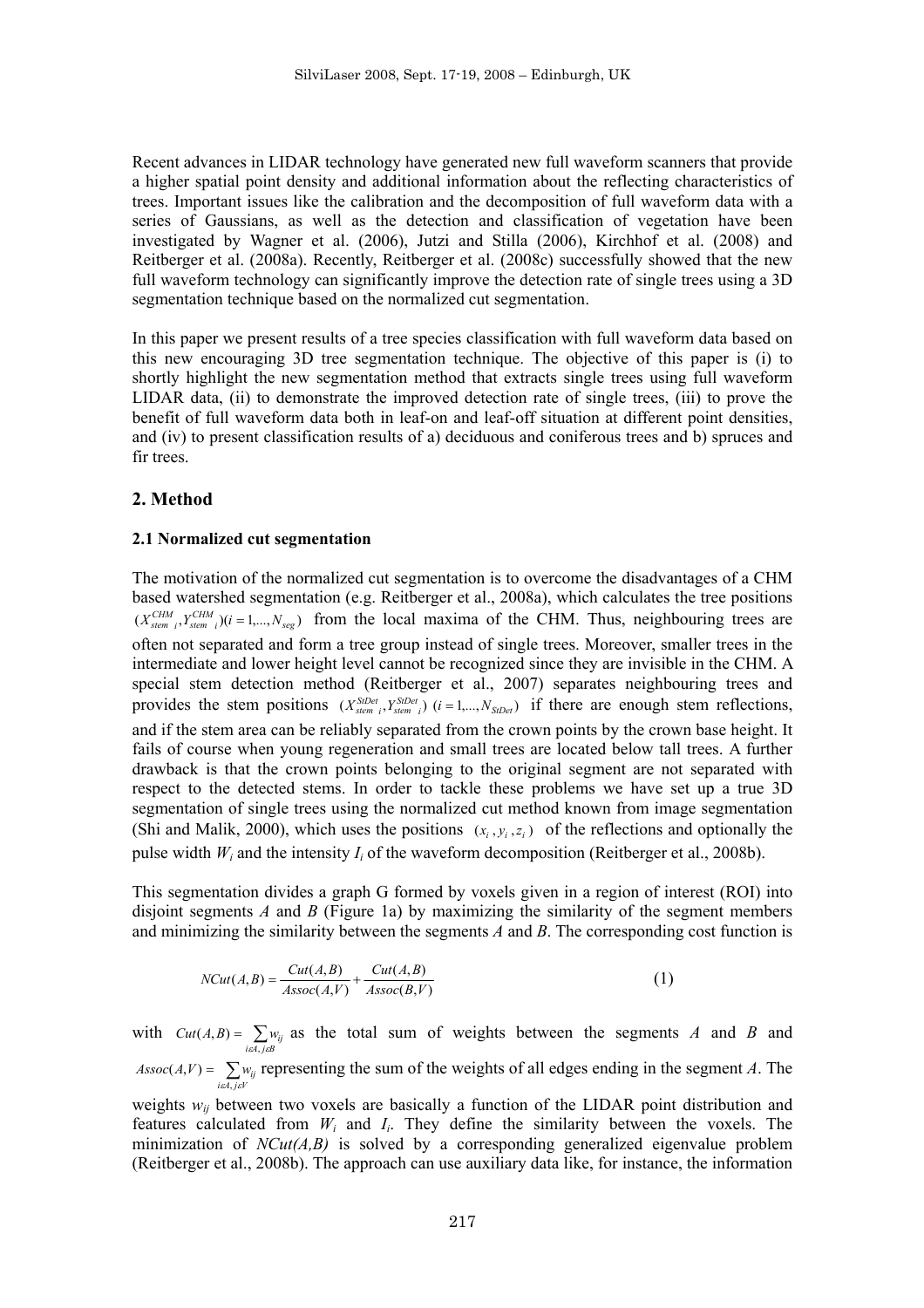about the local maxima of a CHM  $(X_{stem_i}^{CHM}, Y_{stem_i}^{CHM})$  $(i = 1,..., N_{seg})$  in order to weight the similarity between the voxels below the CHM maxima. Also, the results of the stem detection  $(X_{\text{stem }i}^{\text{SDDet}}, Y_{\text{stem }i}^{\text{SDDet}})$  (*i* = 1,...,  $N_{\text{SDDet}}$ ) can be introduced to provide special weights for the voxels similarity. The figure 1b shows complex situations where the normalized cut segmentation works excellent and where the watershed segmentation and the stem detection fail.



structure and division of voxels into two tree segments A and B

Figure 1a: Subdivision of ROI into a voxel Figure 1b: Examples of normalized cut segmentation with the reference trees as black vertical lines

#### **2.2 Classification**

We consider different types of salient features  $S_t = \{S_g, S_i, S_f, S_W, S_n\}$  for the classification that are calculated using the  $N_t$  LIDAR points  $X_i^T = (x_i, y_i, z_i, W_i, I_i)$   $(i = 1,..., N_t)$  in the segments. They are subdivided into five groups reflecting the outer tree geometry by  $S_{\sigma}$ , the internal geometrical tree structure by  $S_i$ , the intensity-related features by  $S_i$ , the pulse width characteristics by  $S_W$ , and the number of reflections per waveform by  $S_n$ . Table 1 gives a short overview of the saliency definitions (see details Reitberger et al., 2008a).

| Sal.            | Definition                                       | Sal.    | Definition                                   |
|-----------------|--------------------------------------------------|---------|----------------------------------------------|
| $S^1_{\sigma}$  | Parameters $\{a_1, a_2\}$ of a parabolic surface | $S^2$   | Mean intensity in entire tree                |
| $S^2_{\varrho}$ | Mean distances of layer points to tree trunk     | $S_W$   | Mean pulse width of single and first         |
|                 |                                                  |         | reflections in the entire tree segment       |
| $S_i^h$         | Percentiles of the LIDAR points                  | $S_n^1$ | Average number of reflections between the    |
|                 |                                                  |         | first and last reflection in the waveform    |
| $S_i^d$         | Percentage of LIDAR points in a tree             | $S_n^2$ | Relation of the number of single reflections |
|                 | height layer                                     |         | to the number of multiple reflections        |
| $S^1_i$         | Mean intensities of height layers                |         |                                              |

Table 1: Definition of saliencies ("Sal.") used in classification

Tree species are classified both by an unsupervised and a supervised classification. Let  $S_t$  be the salient features of a tree *t* to be classified and let  $C_k = \{ \mu_k, \Sigma_k \}$  be the density probability model (mean, covariance matrix) of the  $k<sup>th</sup>$  tree class. The clusters of different tree species are found by the Expectation-Maximization algorithm that approximates the distribution of a saliency subset *S*  $\epsilon$  *S*<sub>t</sub> by fitting the parameters of the density model  $p(S) = \sum_{k=1}^{S} p(k)$  $=\sum_{k=1}^{s} \pi_k N(S \mid \mu_k, \Sigma)$  $p(S) = \sum_{k=1}^n \pi_k N(S \mid \mu_k, \Sigma_k)$  $(S) = \sum \pi_k N(S \mid \mu_k, \Sigma_k)$  to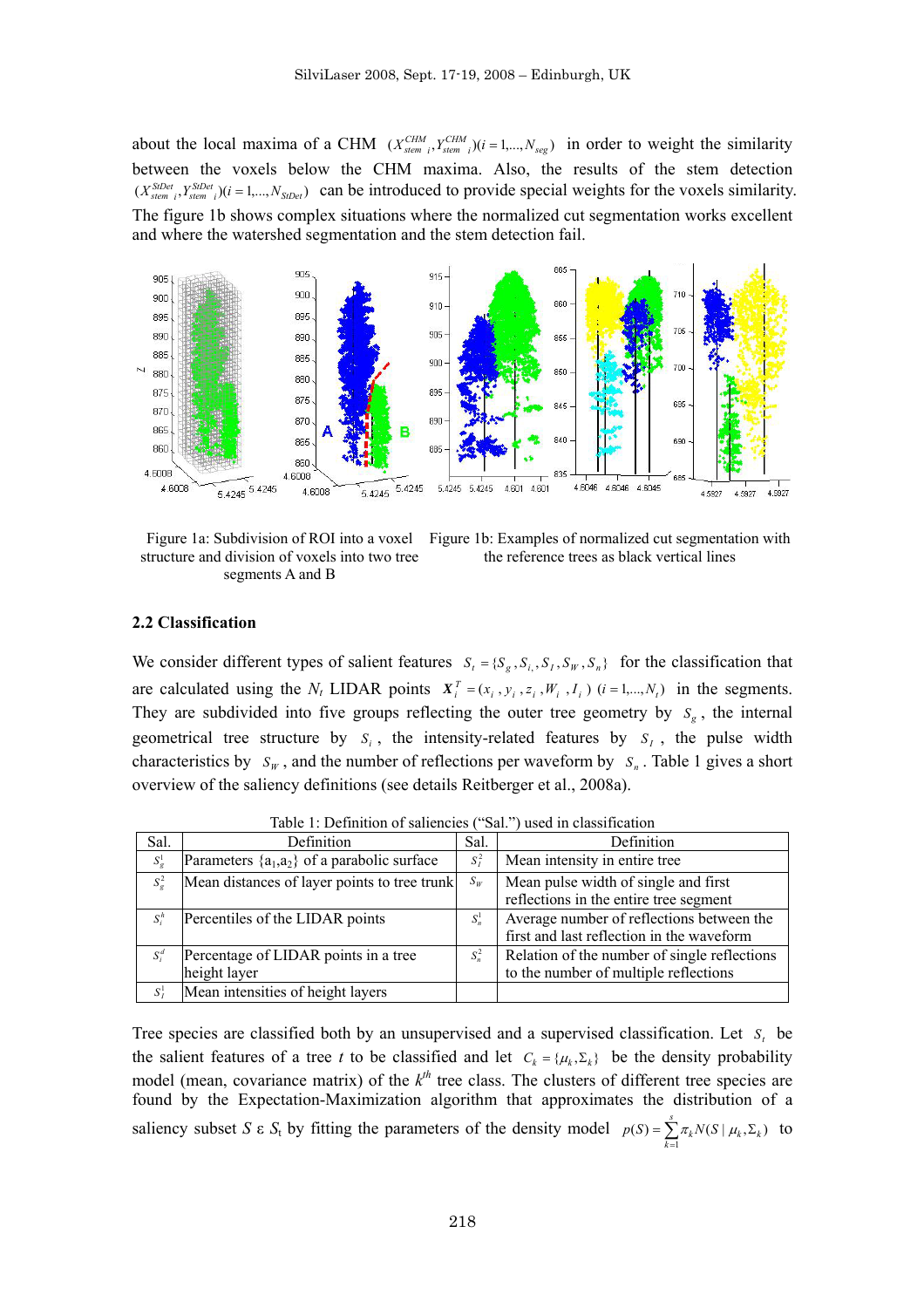the data by a maximum-likelihood estimation with  $\pi_k$  as the mixing coefficients,  $N(S | \mu_k, \Sigma_k)$ as the multivariate Gaussian distribution and *s* as the number of Gaussians (Heijden et al., 2004). The clusters of tree species statistically described by  $C_k$  are the results of the unsupervised classification. The supervised classification is a maximum likelihood classification by estimating the density probability models  $C_k = \{ \mu_k, \Sigma_k \}$  from a training subset  $S_{train}$  with  $N_k = \frac{1}{N_k} \sum_{n=1}^{N_k} S_n$  $\hat{\mu}_k = \frac{1}{N_k} \sum_{n=1}^{N_k} S_n$  and  $\hat{\Sigma}_k = \frac{1}{N_k - 1} \sum_{n=1}^{N_k} (S_n - \hat{\mu}_k)(S_n - \hat{\mu}_k)^T$ 1  $\sum_{k=1}^{\infty} \frac{1}{N_k - 1} \sum_{n=1}^{N_k} (S_n - \hat{\mu}_k)(S_n - \hat{\mu}_k)^T$  where  $N_k$  is the number of samples of the  $k^{th}$  class. The probability that a tree *t* with the saliencies  $S_t$  is a member of the  $k^{th}$  tree class is given by

$$
p(S_t|C_k) = \frac{1}{(2\pi)^{\frac{d}{2}} \sqrt{\sum_k} k} exp(-\frac{1}{2}(S_t - \hat{\mu}_k)^T \hat{\Sigma}_k (S_t - \hat{\mu}_k))
$$
 (2)

with *d* as the number of salient features.

### **3. Experiments**

#### **3.1 Material**

Experiments were conducted in the Bavarian Forest National Park  $(49^{\circ} 3' 19'' N, 13^{\circ} 12' 9'' E)$ which is located in South-Eastern Germany along the border to the Czech Republic (Figure 2). There are four major test sites of size between 591 ha and 954 ha containing sub alpine spruce forest, mixed mountain forest and alluvial spruce forest as the three major forest types.



Figure 2: Location of the Bavarian Forest National Park in the map of Germany (left) and map of the park with its forest types and test sites (right).

18 sample plots with an area size between 1000  $m^2$  and 3600  $m^2$  were selected in the test sites E and C (Figure 3). Reference data for all trees with DBH larger than 10 cm have been collected for 688 Norway spruces (*Picea abies*), 812 European beeches (*Fagus sylvatica*), 70 fir trees (*Abies alba*), 71 Sycamore maples (*Acer pseudoplatanus*), 21 Norway maples (*Acer platanoides*) and 2 lime trees (*Tilia Europaea*). Tree parameters like the DBH, total tree height, stem position and tree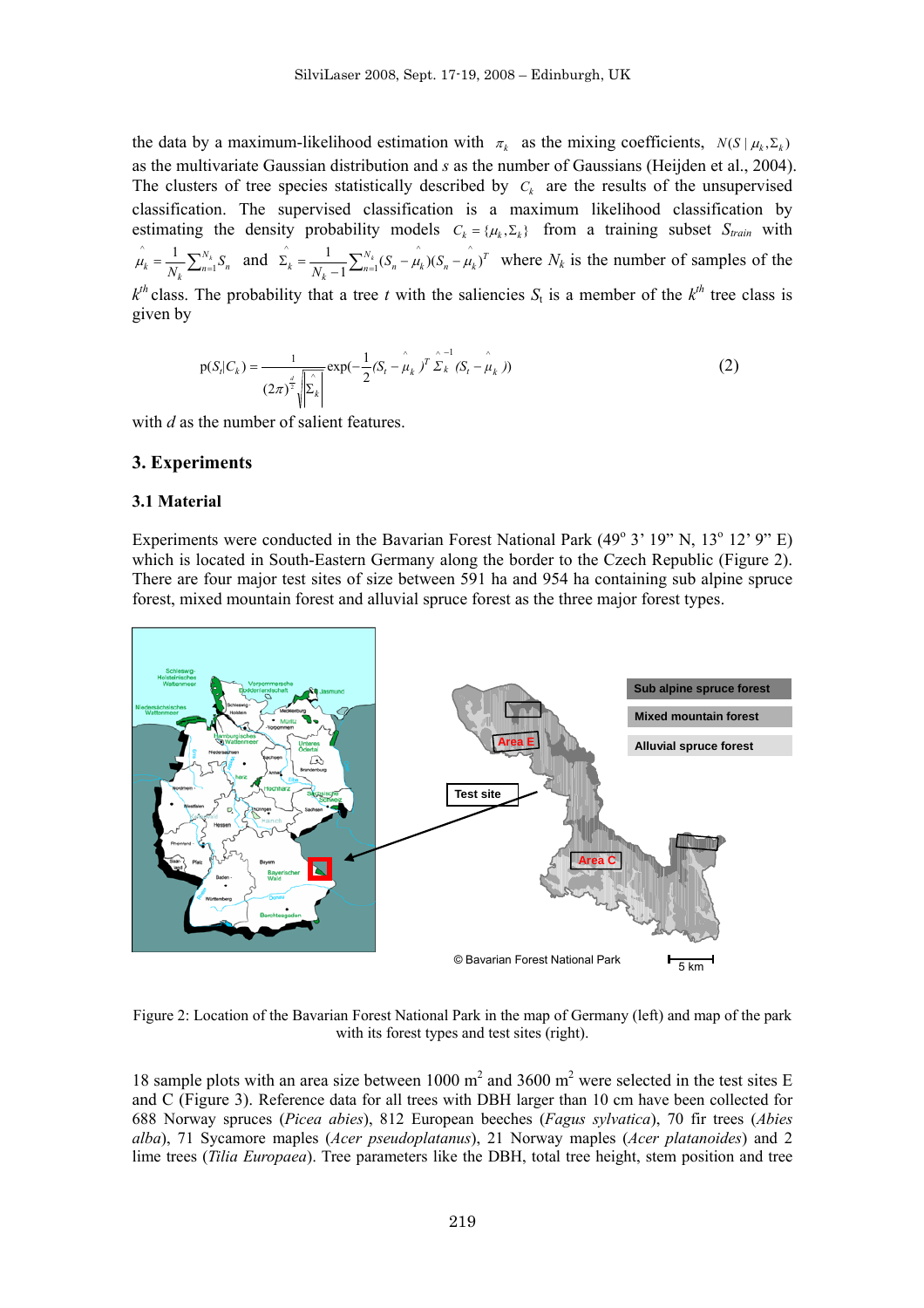species were measured and determined by GPS, tacheometry and the 'Vertex III' system. Furthermore, the trees are subdivided into 3 layers with respect to the top height  $h_{top}$  of the plot, where  $h_{\text{top}}$  is defined as the average height of the 100 highest trees per ha (Heurich, 2006). The lower layer contains all trees below 50% of h<sub>top</sub>, the intermediate layer refers to all trees between 50% and 80% of h<sub>top</sub>, and finally, the upper layer contains the rest of the trees. Table 2 summarizes the characteristics of the individual sample plots.



Figure 3: Orthophotos of the test sites E and C and the location of the sample plots

|                  |       |                         |             |              |     |    | Tuble 2. Characteristics of sample blow                                                       |     |                  |                         |     |     |     |     |     |     |                 |    |
|------------------|-------|-------------------------|-------------|--------------|-----|----|-----------------------------------------------------------------------------------------------|-----|------------------|-------------------------|-----|-----|-----|-----|-----|-----|-----------------|----|
| Plot name        | 21    | 22                      | 55          | 56           | 57  | 58 | 59                                                                                            | 60  | 64               | 65                      | 74  | 81  | 91  | 92  | 93  | 94  | 95              | 96 |
| Test site        | C     |                         | E           | E            | E   | E  | C                                                                                             | C   |                  |                         | Е   | E   | E   | E   | Е   | Е   | E               | Е  |
| Age [a]          | 1601  |                         | 160 240 170 |              | 100 | 85 | 40                                                                                            | 110 | 100 <sup> </sup> | 100                     | 85  | 70  | 110 | 110 | 110 | 110 | 110 110         |    |
| Size [ha]        |       |                         |             |              |     |    | $[0.20]0.20]0.15]0.23]0.10[0.10]0.10]0.10[0.12]0.12]0.20]0.30[0.36]0.25[0.28]0.29]0.25[0.30]$ |     |                  |                         |     |     |     |     |     |     |                 |    |
| Height $[m]$     |       | 860 885 610 640 765 710 |             |              |     |    | 810                                                                                           |     |                  | 890 835 875 720 690 764 |     |     |     | 767 | 766 |     | 768   750   781 |    |
| N/ha             | 500 l |                         | 540 830     | 340          |     |    | 450 440 2150 380 430 810 700 610 260 170 240 250 240 200                                      |     |                  |                         |     |     |     |     |     |     |                 |    |
| N lower layer    | 37    | 19                      | 77          | 31           | 0   | 10 | 76                                                                                            | 8   | 13               | 53                      | 11  | 29  | 31  | 13  |     | 15  | 6               | 30 |
| N interm. layer  | 14    | 60                      | 21          | 19           | 4   |    | 85                                                                                            | 22  | $\overline{4}$   | 26                      | 33  | 59  | 11  | 3   | 2   | 4   |                 | 3  |
| N upper layer    | 48    | 29                      | 20          | 27           | 41  | 30 | 54                                                                                            | 27  | 35               | 35                      | 165 | 96  | 54  | 27  | 59  | 54  | 53              | 26 |
| Deciduous $[\%]$ | 66    | 79                      |             | $10^{\circ}$ | 0   | 14 |                                                                                               | 100 | 87               | 96                      | 29  | 100 | 75  | 100 | 66  | 97  | 10              | 86 |

Table 2. Characteristics of sample plots

LIDAR data of several ALS campaigns are available for the test sites. First/last pulse data have been recorded by TopoSys with the Falcon II system. Full waveform data have been collected by Milan Flug GmbH with the Riegl LMS-Q560 system. Table 3 contains details about the point density, leaf-on and leaf-off conditions during the flights and the footprint size. The term point density is referring to the nominal value influenced by the PRF, flying height, flying speed and strip overlap. These unique data sets allow the comparison of conventional and full waveform systems, which have been flown in the same area. However, the data set IV is only available for the 12 reference plots in test site E. This has to be considered when comparing results of other data sets with this data set. Naturally, the reference data have been updated for the individual flying dates. Reference trees are plotted in the figures 1a and 1b as black vertical lines.

| $10010$ $\sigma$ . B $11101$ cm $\sigma$ 1 $1100$ cumputed 10 |                                                                |          |         |          |  |  |  |
|---------------------------------------------------------------|----------------------------------------------------------------|----------|---------|----------|--|--|--|
| Time of flight                                                | Sept. '02                                                      | May $06$ | May '07 | May $07$ |  |  |  |
| Data set                                                      |                                                                |          |         |          |  |  |  |
| Foliage                                                       | Leaf-on                                                        | Leaf-off | Leaf-on | Leaf-on  |  |  |  |
| Scanner                                                       | TopoSys Falcon II Riegl LMS-Q560 Riegl LMS-Q560 Riegl LMS-Q560 |          |         |          |  |  |  |
| Pts/m <sup>2</sup>                                            | 10                                                             | 25       | 25      |          |  |  |  |
| HAAT[m]                                                       | 850                                                            | 400      | 400     | 500      |  |  |  |
| Footprint [cm]                                                | 85                                                             | 20       | 20      | 25       |  |  |  |
| Ref. plots                                                    | all                                                            | all      | all     | Area E   |  |  |  |

Table 3: Different ALS campaigns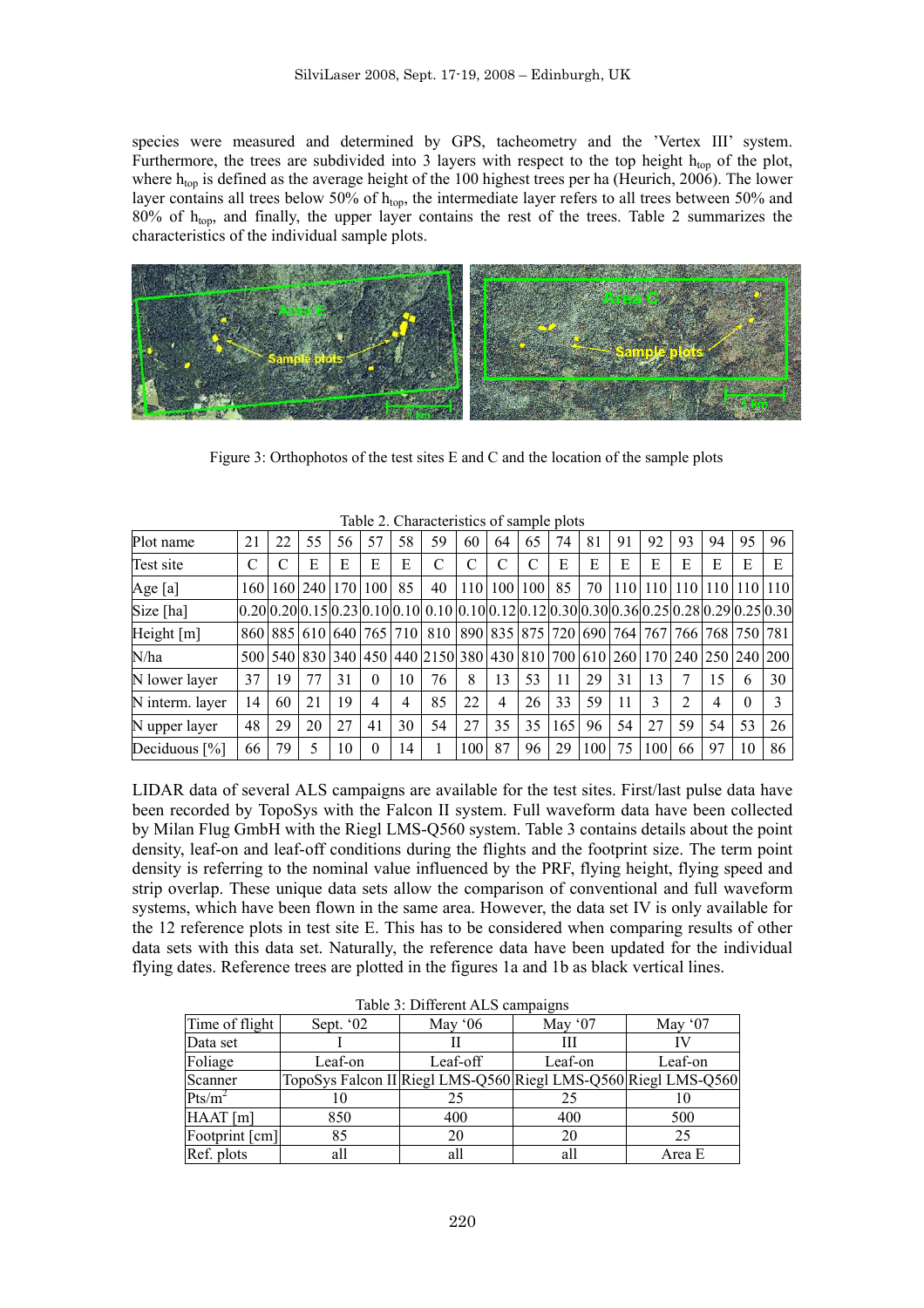### **3.2 Segmentation results**

The watershed segmentation ('W') and the new 3D segmentation technique ('Ncut'), using both results from the watershed segmentation and from the stem detection, were applied to all the plots and data sets in a batch procedure without any manual interaction (Table 4). The accuracy and reliability of the presented methods are evaluated in the following way: The tree positions from the segmentation are compared with reference trees if (i) the distance to the reference tree is smaller than  $60\%$  of the mean tree distance of the plot and (ii) the height difference between  $h_{tree}$  and the height of the reference tree is smaller than 15% of  $h_{\text{ton}}$ . If a reference tree is assigned to more than one tree position, the tree position with the minimum distance to the reference tree is selected. Reference trees that are linked to one tree position are so-called 'detected trees' and reference trees without any link to a tree position are treated as 'non-detected' trees. Finally, a tree position without a link to a reference tree results as a 'false positive' tree.

| Data set             | Method      |                | Detected trees per height layer [%] |     |       |             |  |  |
|----------------------|-------------|----------------|-------------------------------------|-----|-------|-------------|--|--|
|                      |             | low.           | intermed.                           | up. | total | pos. $[\%]$ |  |  |
| I (only area E)      | W           | $\overline{2}$ | 12                                  | 80  | 52    | 5           |  |  |
| Leaf-on              | <b>NCut</b> | 15             | 27                                  | 77  | 55    | 13          |  |  |
| Π                    | W           | 5              | 21                                  | 77  | 48    | 4           |  |  |
| Leaf-off             | NCut        | 21             | 38                                  | 87  | 60    | 9           |  |  |
| Ш                    | W           | 5              | 20                                  | 79  | 48    | 4           |  |  |
| Leaf-on              | NCut        | 17             | 32                                  | 86  | 58    | 10          |  |  |
| III (only area $E$ ) | W           | 5              | 20                                  | 82  | 55    | 5           |  |  |
| Leaf-on              | NCut        | 24             | 35                                  | 88  | 66    | 11          |  |  |
| IV (only area E)     | W           | 6              | 21                                  | 84  | 57    | 6           |  |  |
| Leaf-on              | <b>NCut</b> | 26             | 33                                  | 87  | 65    | 11          |  |  |

Table 4: Results of segmentation methods with data sets I, II, III and IV

In the first instance, we want to highlight with data set II how the 3D normalized cut segmentation compares to the 2D watershed segmentation. The 2D segmentation leads to an overall detection rate of 48%, where the detection rate is rather poor in the lower forest layer. The 3D segmentation increases the detection rate considerably in the lower and intermediate layer with about 16%. This is remarkable and shows that the new segmentation technique can successfully detect smaller trees below the CHM. The improvement in the upper layer is 10% and the overall detection rate increases by 12%. The high spatial point density of the full waveform data, which practically contain all relevant reflections of the laser beam, turns out as the key factor to segment in 3D not only the dominant trees but also the dominated smaller trees in the lower and intermediate layers. However, this increased detection rate also deteriorates the reliability of the segmentation process by the factor 2 in terms of false positives. Figure 4 illustrates the improvement of the detection rate graphically.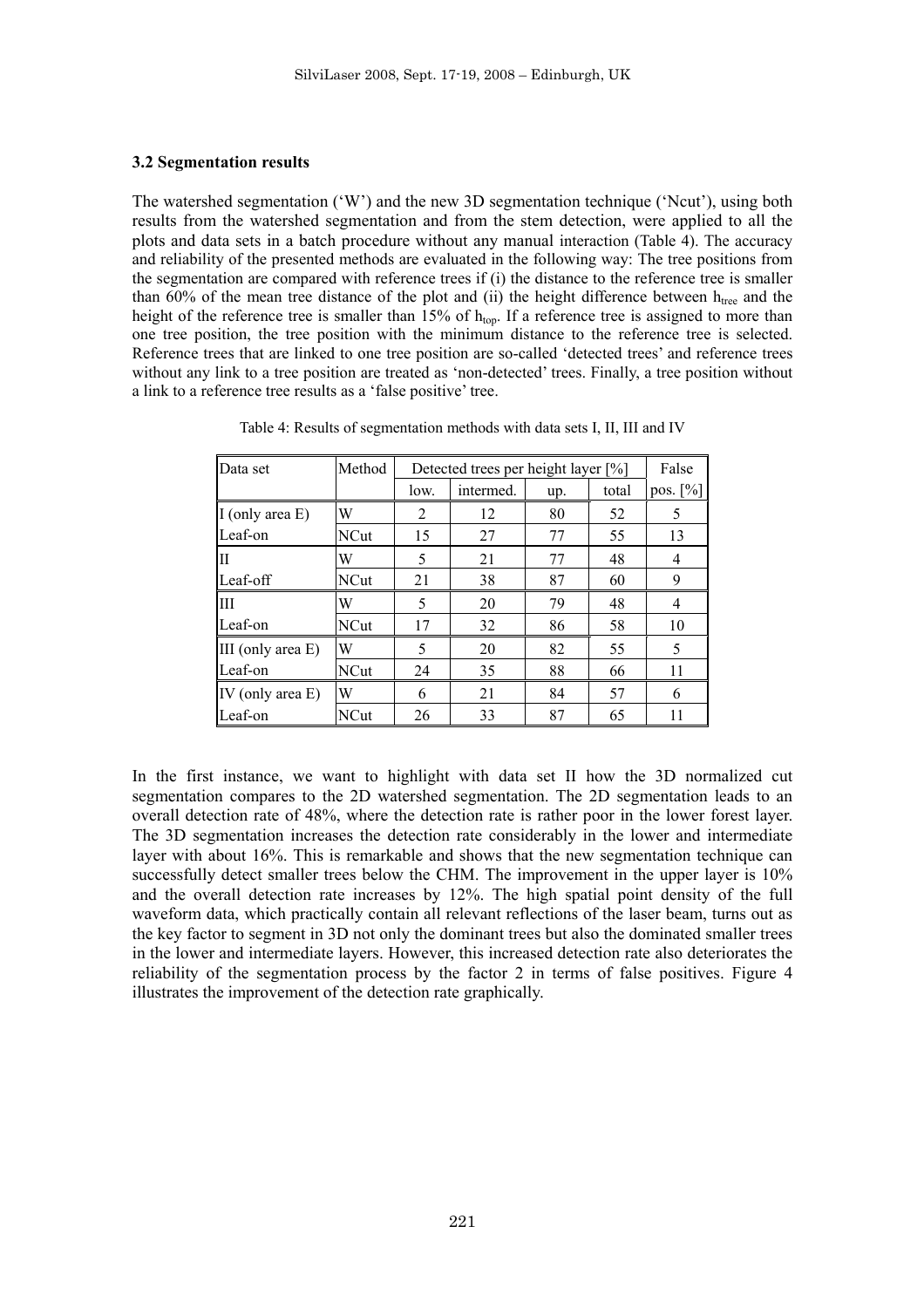

Figure 4: Comparison of single tree detection with data set II

The results given for leaf-off condition (data set II) can also be compared with full waveform data captured in the same area and with the same point density in leaf-on condition (data set III). As expected, the detection rate deteriorates in the case of the normalized cut segmentation in the lower and intermediate layer by roughly 5% due to the reduced penetration rate of the laser beam causing in turn a worse spatial distribution of the reflections. The number of false positives does not change significantly for the normalized cut segmentation.

If we restrict data set III to area E and compare it with data set IV the impact of the nominal point density on the segmentation methods can be analyzed. The comparison of both data sets shows that the detection rate and false positives are practically the same for both point densities. Obviously, although the number of penetrating laser beams is significantly reduced, the most relevant tree structures are still detected by reflections.

Finally, we compare the segmentation methods with respect to first/last pulse data (data set I) and full waveform data (data set IV) that have the same nominal point density. The total detection rate of the 2D watershed based segmentation is by 5% better for the full waveform data. The number of false positives is basically the same. The main reason for this is that the full waveform data represent the tree shape more precisely since the waveform decomposition even detects weak reflections and reflections resulting from adjacent targets. If we focus on the normalized cut segmentation, the benefit of full waveform becomes clearer with an increase of 10%. Most remarkably, the full waveform technique and the normalized cut segmentation outperform the conventional first/last pulse technique and the watershed segmentation by more than 20% in the lower and intermediate layer.

# **3.3 Classification results**

First, we apply an unsupervised and a supervised classification between deciduous and coniferous trees to the 3D segments (Table 5). One fifth of the trees were randomly selected from the entire data set as a training data set for the supervised classification by keeping the proportion between the tree species. Also, both classification methods were applied 20 times in order to minimize the impact of the selection procedure and the initialization of the EM-algorithm of the unsupervised classification on the results. Thus, the numbers in table 5 refer to averaged classification values, whereby the best result of each data set and classification method is highlighted.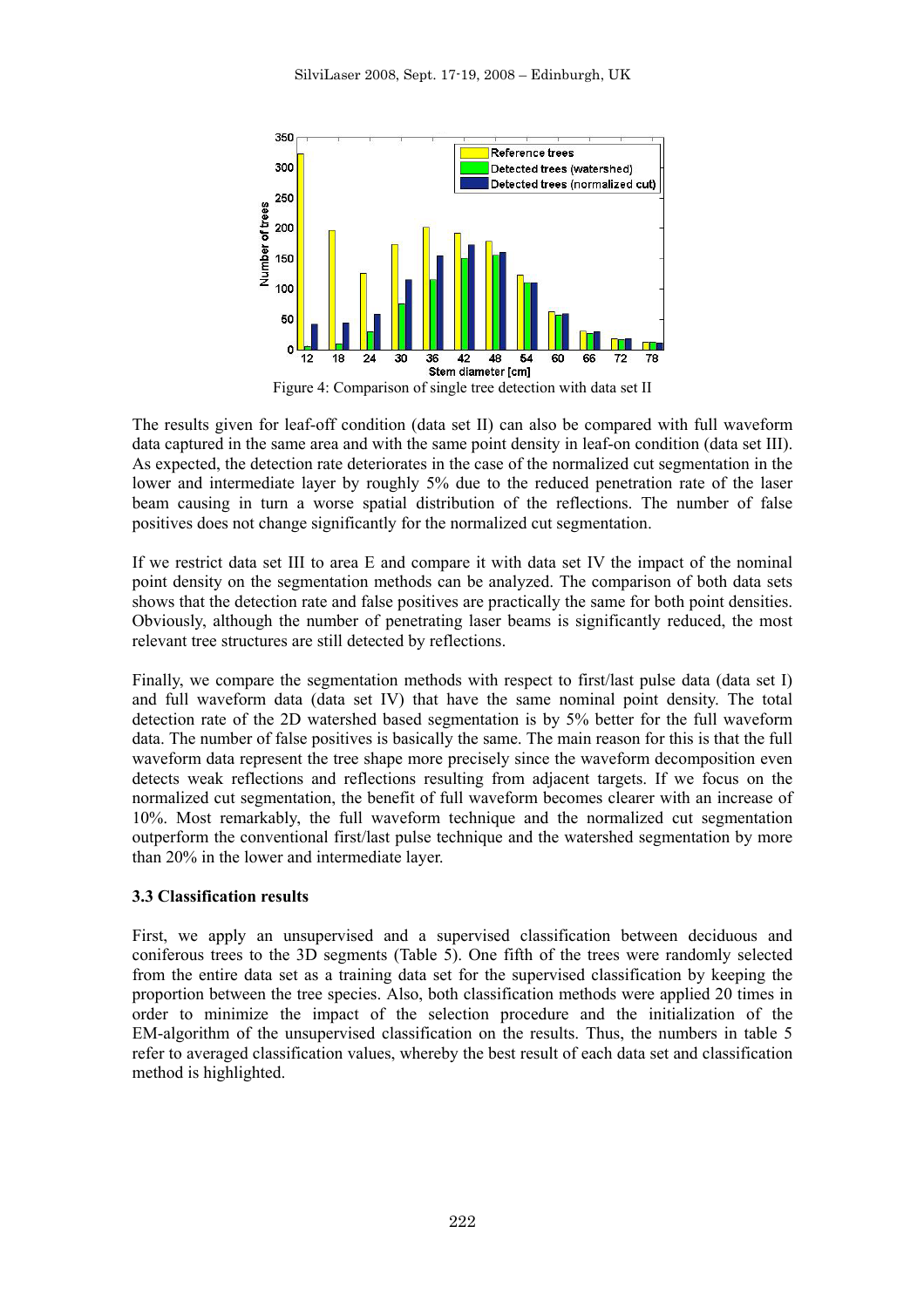SilviLaser 2008, Sept. 17-19, 2008 – Edinburgh, UK

| Saliency                      | Overall accuracy (%) for data sets I - IV and for the 2D and 3D segments |     |     |     |     |     |                                    |     |     |     |
|-------------------------------|--------------------------------------------------------------------------|-----|-----|-----|-----|-----|------------------------------------|-----|-----|-----|
|                               | I (only area $E$ )                                                       |     | Н   |     | Ш   |     | III (only area E) IV (only area E) |     |     |     |
|                               | un.                                                                      | su. | un. | su. | un. | SU. | un.                                | su. | un. | SU. |
| $S_g^1$                       | 80                                                                       | 80  | 74  | 75  | 81  | 82  | 83                                 | 84  | 83  | 83  |
| $S_g^2$                       | 80                                                                       | 78  | 75  | 78  | 80  | 82  | 83                                 | 82  | 81  | 81  |
| $\boldsymbol{S}_i^h$          | 62                                                                       | 66  | 73  | 72  | 64  | 67  | 66                                 | 66  | 65  | 70  |
| $S_i^d$                       | 66                                                                       | 67  | 68  | 76  | 68  | 74  | 69                                 | 73  | 65  | 70  |
| $\boldsymbol{S}^1_I$          |                                                                          |     | 74  | 74  | 90  | 91  | 93                                 | 93  | 91  | 91  |
| $S_I^2$                       |                                                                          |     | 81  | 81  | 93  | 94  | 97                                 | 96  | 95  | 97  |
| $S_{\scriptscriptstyle W}$    |                                                                          |     | 75  | 79  | 52  | 51  | 54                                 | 56  | 60  | 64  |
| $S_n^1$                       |                                                                          |     | 80  | 84  | 56  | 54  | 57                                 | 65  | 66  | 64  |
| $S_n^2$                       |                                                                          |     | 89  | 93  | 62  | 63  | 61                                 | 65  | 57  | 57  |
| $S_g^2 + S_I^2$               |                                                                          |     | 81  | 86  | 90  | 94  | 93                                 | 97  | 91  | 97  |
| $S_g^2 + S_I^2 + S_W + S_n^2$ |                                                                          |     | 91  | 94  | 81  | 95  | 84                                 | 97  | 82  | 97  |

Table 5: Results of unsupervised  $($ , un.  $)$  and supervised classification  $($ , su.  $)$ 

If we compare both classification methods with respect to the used saliencies and best results we recognize that in general the supervised classification is slightly better than the unsupervised classification. If we focus on the individual saliencies it is evident that the intensity related saliency  $S_I^2$  turns out as the most important feature in the leaf-on case (data sets III and IV). Data set II proves that the saliency  $S_n^2$  is the best single feature in the leaf-off case. Apparently, coniferous trees cause more single reflections than deciduous trees in leaf-off situation. The saliencies  $S_i^h$  and  $S_i^d$  describing the penetration of the laser beams in the segmented trees have very little impact on the classification results. The saliency  $S_W$  representing the pulse width of the reflections works in general better in the leaf-off case. Finally, the saliencies  $S_g$ representing the tree geometry have an almost constant impact on the classification in leaf-on and leaf-off situations. Even for data set I, which refers to first/last pulse data at a point density of 10 pts/ $m<sup>2</sup>$ , the overall classification accuracy is almost the same as with full waveform data. Thus, this saliency seems to be significant even for the low point density.

The comparison between data set II and data set III indicates that both classification methods are almost the same for both foliage conditions. However, differing saliencies have been used. Furthermore, the results of data set III (only area E) and data set IV (only area E) show also clearly that the point density has practically no influence on the classification results. Thus, the lower point density of 10 pts/ $m<sup>2</sup>$  does not appear as disadvantageous. This is consistent with our experience that the segmentation results are also practically the same for both point densities. Finally, the comparison of data set I (only area E) and data set IV (only area E), which both refer to leaf-on situation and a nominal point density of 10 pts/ $m<sup>2</sup>$ , indicates that the classification with first/last pulse data is significantly inferior by about 15% since only the coordinates of the reflections could be used and hence, the saliencies  $S_g$  and  $S_i$  could only be calculated for the classification.

The new 3D segmentation provides an interesting insight into the classification accuracy of single trees in different height layers. Table 6 shows how the supervised classification performs in leaf-off (date set II) and leaf-on (data set III) situations. As expected, there is almost no dependency on the height layer in the leaf-off case. Contrary, the classification accuracy deteriorates slightly for the lower and intermediate layers in the leaf-on case. Obviously, the differing classification results are influenced by the lower penetration rate in leaf-on situation.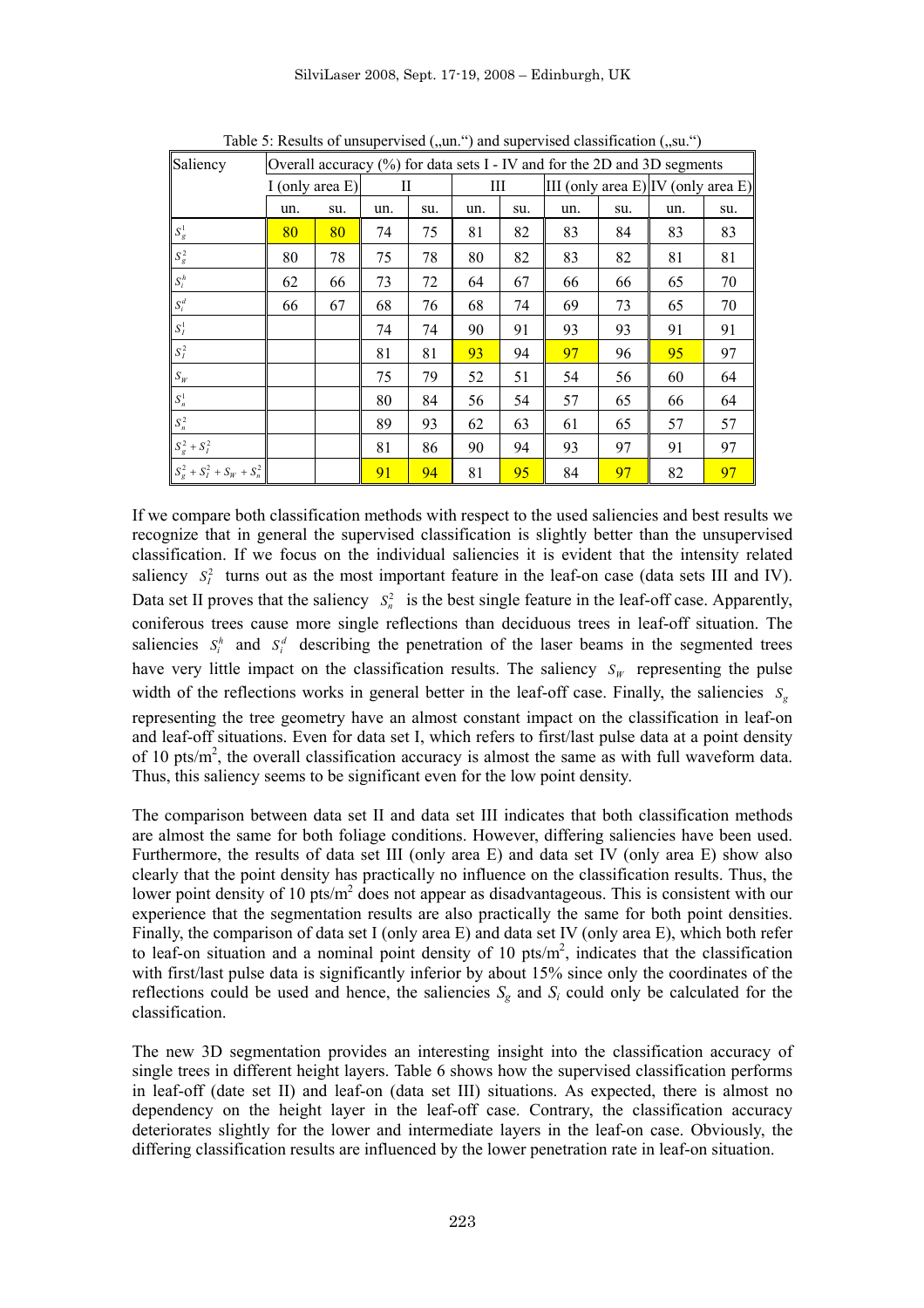| Data set | Table 0. Classification accuracy in dependence on height layers<br>Correctly classified trees per height layer [%] |              |       |       |  |  |  |  |
|----------|--------------------------------------------------------------------------------------------------------------------|--------------|-------|-------|--|--|--|--|
|          | lower                                                                                                              | intermediate | upper | total |  |  |  |  |
|          |                                                                                                                    |              | 94    | 94    |  |  |  |  |
|          |                                                                                                                    | 90           |       |       |  |  |  |  |

Table 6: Classification accuracy in dependence on height layers

Lastly, we want to focus on the question how the tree species spruce and fir can be classified. Table 7 shows the confusion matrix for a supervised classification of 242 spruces and 42 firs, which are located in the sub area E.

|                         | Tuble 7. Common matrix of the best endomedition result for spraces and in trees |     |                         |                 |  |  |  |  |  |
|-------------------------|---------------------------------------------------------------------------------|-----|-------------------------|-----------------|--|--|--|--|--|
| Classified tree species | <b>Spruce</b>                                                                   | Fir | No. classified segments | User's accuracy |  |  |  |  |  |
| Spruce                  | 230                                                                             |     | 238                     | 97%             |  |  |  |  |  |
| Fir                     |                                                                                 | 34  | 46                      | 74%             |  |  |  |  |  |
| No. reference segments  | 242                                                                             | 42  | 284                     |                 |  |  |  |  |  |
| Producer's accuracy     | 95%                                                                             | 81% |                         |                 |  |  |  |  |  |
| Overall accuracy: 93%   | Kappa: 0.72                                                                     |     |                         |                 |  |  |  |  |  |

Table 7: Confusion matrix of the best classification result for spruces and fir trees

We used a combination of the saliencies  $S_g^2$ ,  $S_l^2$ ,  $S_w$  and  $S_n^2$ . The firs, which are proportionally lower represented than spruces, could be classified with 81% accuracy. However, we noticed a standard deviation of 7.7% when we applied the classification procedure 20 times with randomly selected training data sets. We also tried to classify beeches and maples, but failed in any case. Thus, these tree species could not be identified with the data sets and the presented classification procedure.

# **4. Discussion**

The watershed segmentation generates results comparable with results of Heurich (2006), who obtained a detection rate of 45% in almost the same reference areas using also the data set I. Moreover, the experiments prove that the usage of full waveform data is clearly superior to first/last pulse data. The comparison of the different foliage conditions demonstrates a higher detection rate for the leaf-off data set mainly in the lower and intermediate layer because of the higher penetration in unfoliated deciduous trees. Thus, the leaf-off situation seems to be the more appropriate flying time to segment trees in 3D, at least for mixed mountain forests that are scanned with a high point density. The experiment with the different point densities shows that a nominal point density higher than 10  $pts/m<sup>2</sup>$  does not improve the detection rate considerably. However it remains to be seen whether a higher density is advantageous to estimate other parameters like for instance the timber volume. Summarizing, the significant improvement of the detection rate – apparent in the lower and intermediate layer – is influenced both by the full waveform data and the new normalized cut segmentation. The accuracy gain in the lower and intermediate layer is more than 20%.

The classification experiments demonstrate clearly that the overall accuracy is significantly increased by using full waveform data. In general, the accuracy is excellent even for the unsupervised classification. In case of the supervised classification we attained an overall accuracy of 95% for all reference data. Moreover, the results are practically independent on the point density and the foliage condition. Contrary, we have found a slight dependency of the overall accuracy on the height layer in leaf-on situation. However, the accuracy loss is compensated by a superior accuracy in the upper height layer in the leaf-on case. Spruces and firs could be successfully classified as different tree species. Since the number of fir trees was